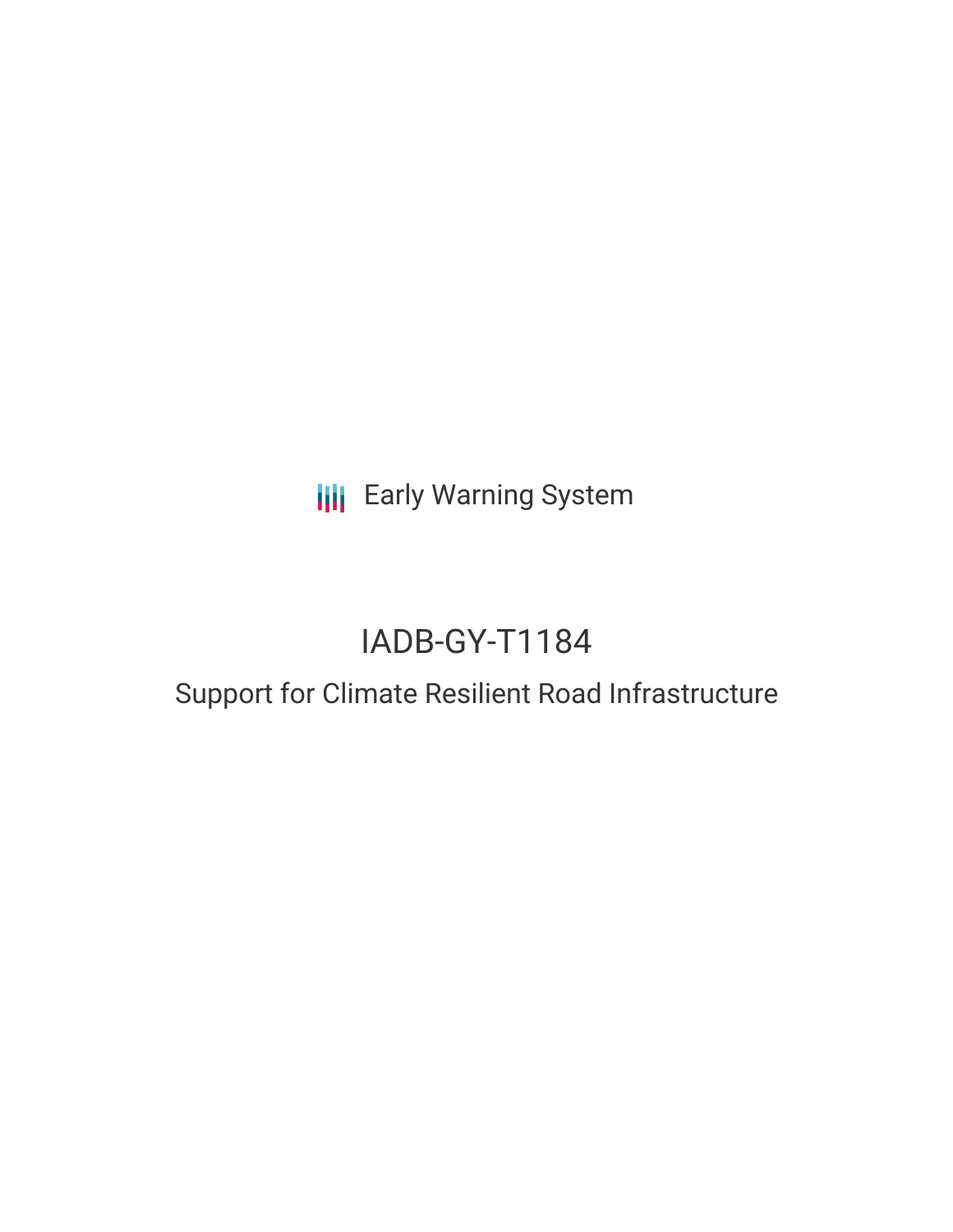### **Quick Facts**

| <b>Countries</b>               | Guyana                                 |
|--------------------------------|----------------------------------------|
| <b>Specific Location</b>       | UNINFORMED                             |
| <b>Financial Institutions</b>  | Inter-American Development Bank (IADB) |
| <b>Status</b>                  | Proposed                               |
| <b>Bank Risk Rating</b>        | U                                      |
| <b>Borrower</b>                | Goverment of Guyana                    |
| <b>Sectors</b>                 | Infrastructure, Technical Cooperation  |
| <b>Investment Type(s)</b>      | <b>Advisory Services</b>               |
| <b>Investment Amount (USD)</b> | $$0.35$ million                        |
| <b>Project Cost (USD)</b>      | $$0.35$ million                        |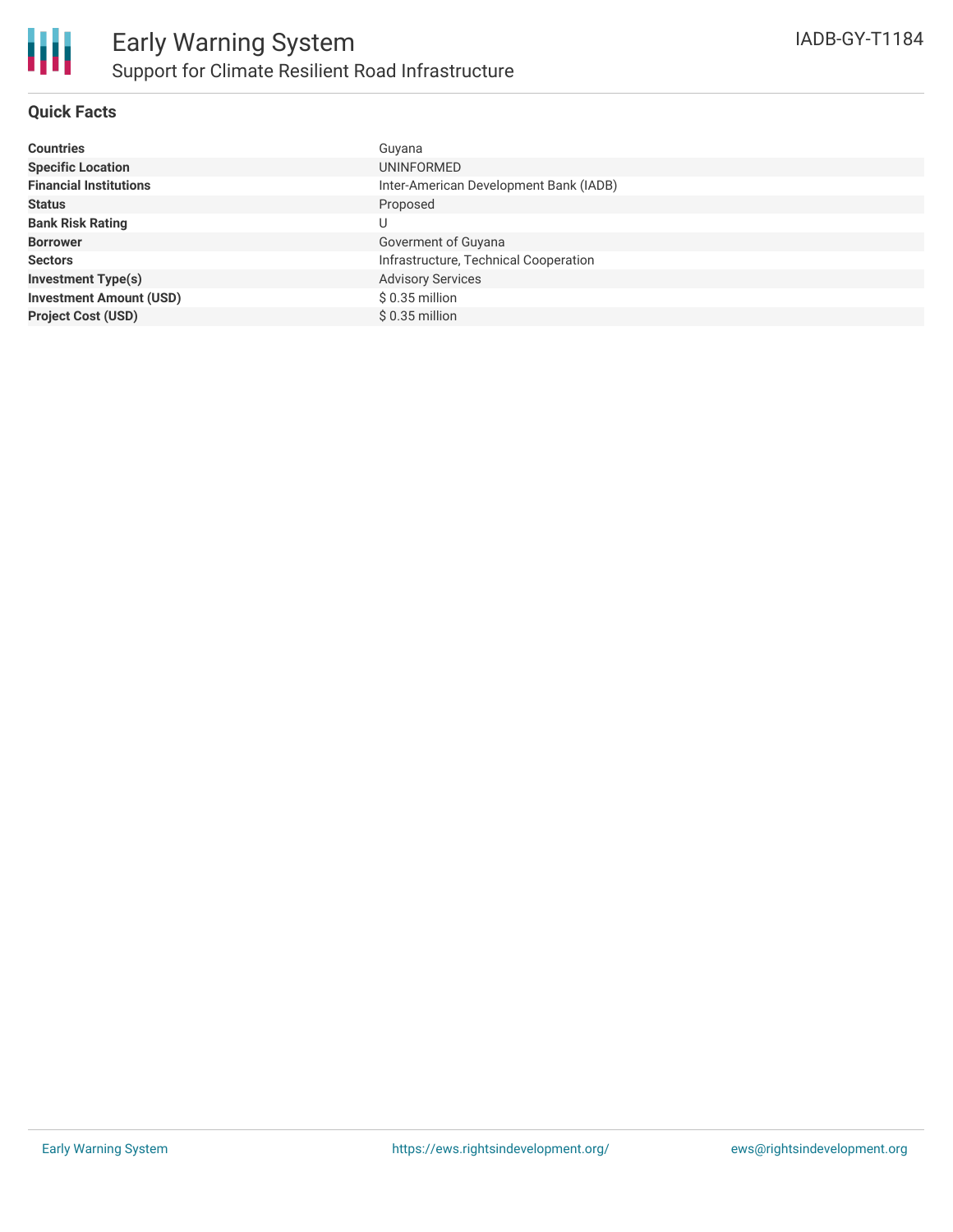

### **Project Description**

The objective is to support the development of road projects and to strengthen the capacity of the public sector to overcome critical project issues (particularly socio-environmental and climate resilience aspects) and to manage a new public investment agenda. The purpose is to create capacity and assist a local counterpart technical team within the Ministry of Public Works (the Works Service Group) to lead project preparation in socio-environmental aspects, gender, project engineering and traffic management services.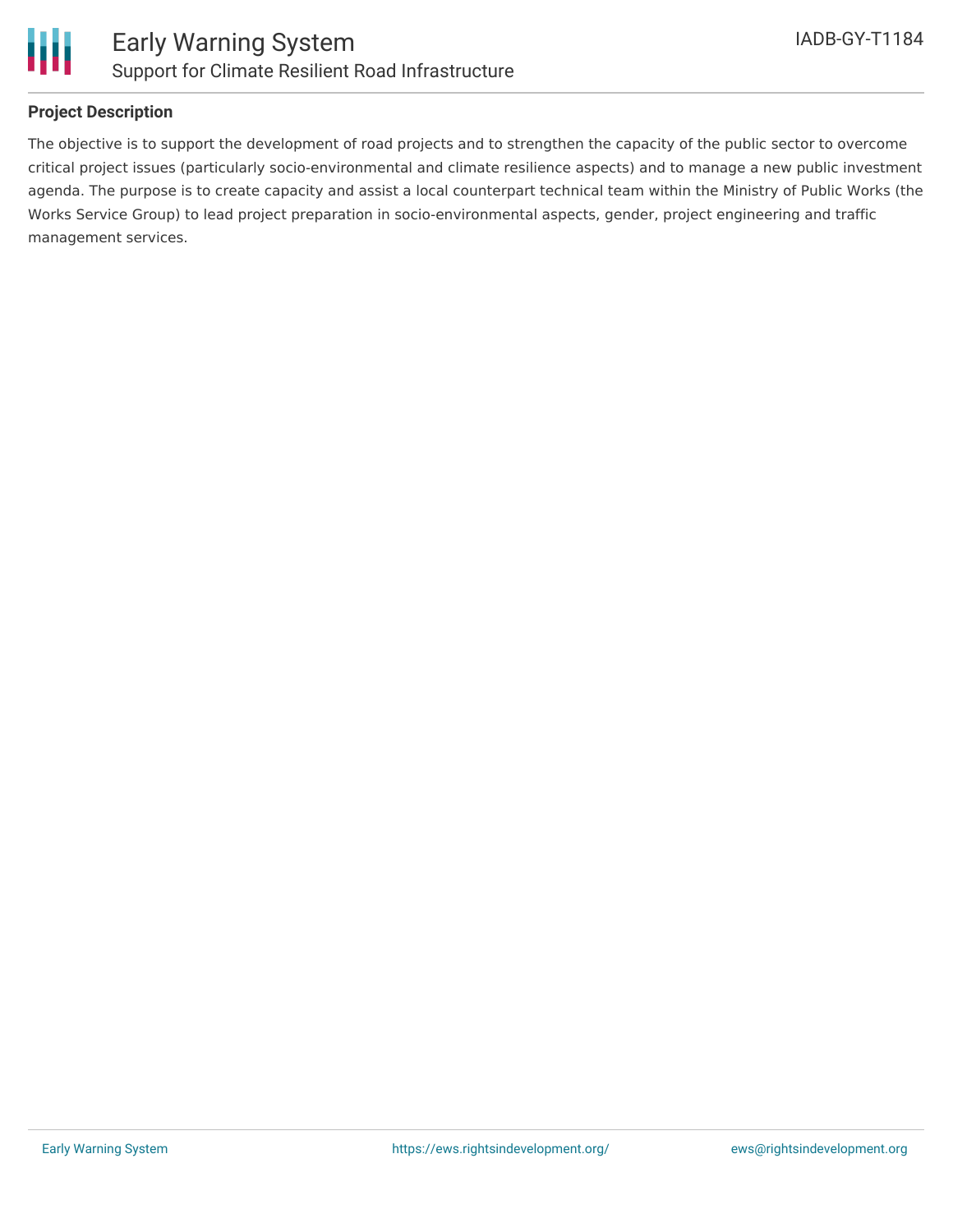

### Early Warning System Support for Climate Resilient Road Infrastructure

### **Investment Description**

• Inter-American Development Bank (IADB)